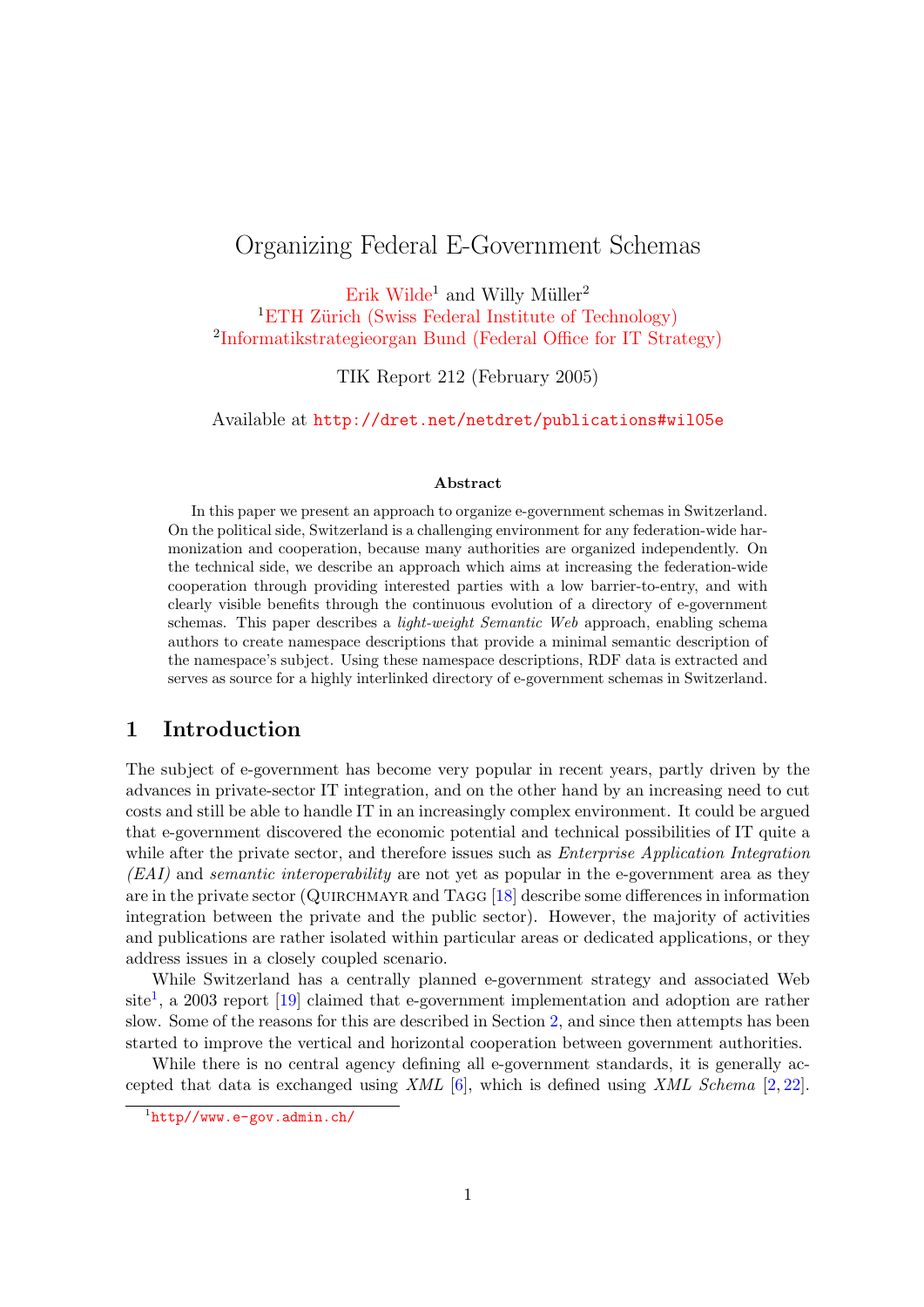<span id="page-1-0"></span>However, for successful e-government the description of semantics as described by Klis- $CHEWSKI$  and JEENICKE [\[12\]](#page-12-0) is essential, otherwise the XML structures cannot be processed beyond validation.

Because full-scale semantic integration is expensive and requires rather close coupling of the players involved, we follow a *light-weight Semantic Web* approach. This means that our semantic descriptions of resources provide a limited understanding of these resources, but one that aims at striking the balance between the effort to create semantic descriptions, and the benefit they offer to users. While we currently target XML Schemas (as described in Section [3\)](#page-2-0), our namespace description approach (described in Section [3.1\)](#page-3-0) is applicable to any vocabulary, and in fact one of the vocabularies used by our approach is an RDF Schema, but also described by a namespace description.

### 2 E-Government in Switzerland

Historically, Switzerland came into existence as a loose union of small, independent states called cantons. They had one thing in common: their struggle for independence. Switzerland of today cannot deny its roots. More rights than in most other countries are delegated to cantons and even communes. There are some 7 million Swiss inhabitants who live in 26 cantons subdivided into 2'873 communes. For example, each commune calculates its own taxes, but taxes are collected by the cantons; they deliver part of it to the communes and another part to the confederation.

E-government in Switzerland has to confront these rather special circumstances. As might be expected, there is no central e-government program and no central funding, but a collection of small and very small independent e-government programs and local initiatives. But nevertheless the different players — communes, cantons, and the confederation — have to work together, even more so than in other countries. That is the reason why *Government* to Government (G2G) is an important aspect of the e-government strategy in Switzerland<sup>2</sup>. G2G is similar to, but not identical with B2B. The legal framework makes the difference. Data privacy laws for example define intricate rules who may access, maintain, and transfer what data.

To help the different players to better interoperate, eCH was founded. eCH is an association of the confederation, cantons, communes, universities and IT players with the common goal to promote e-government standards in Switzerland. The hundreds of big, small, and even tiny e-government projects are designing and using more and more XML Schemas, and many of these might be of common interest. In this highly fragmented landscape, even for e-government insiders it is hard to know what others are doing. There is a high probability that things are reinvented in different places on different levels. eCH therefore maintains and provides access to a central view of the work already done, so that others can profit. This central view associates XML Schemas with the corresponding human readable documentation so that others can use them correctly. The first step is to make accessible the XML Schemas that are published by eCH under eCH namespace definitions. Others may be integrated in a second step.

<sup>2</sup><http://internet.isb.admin.ch/internet/egovernment/00677>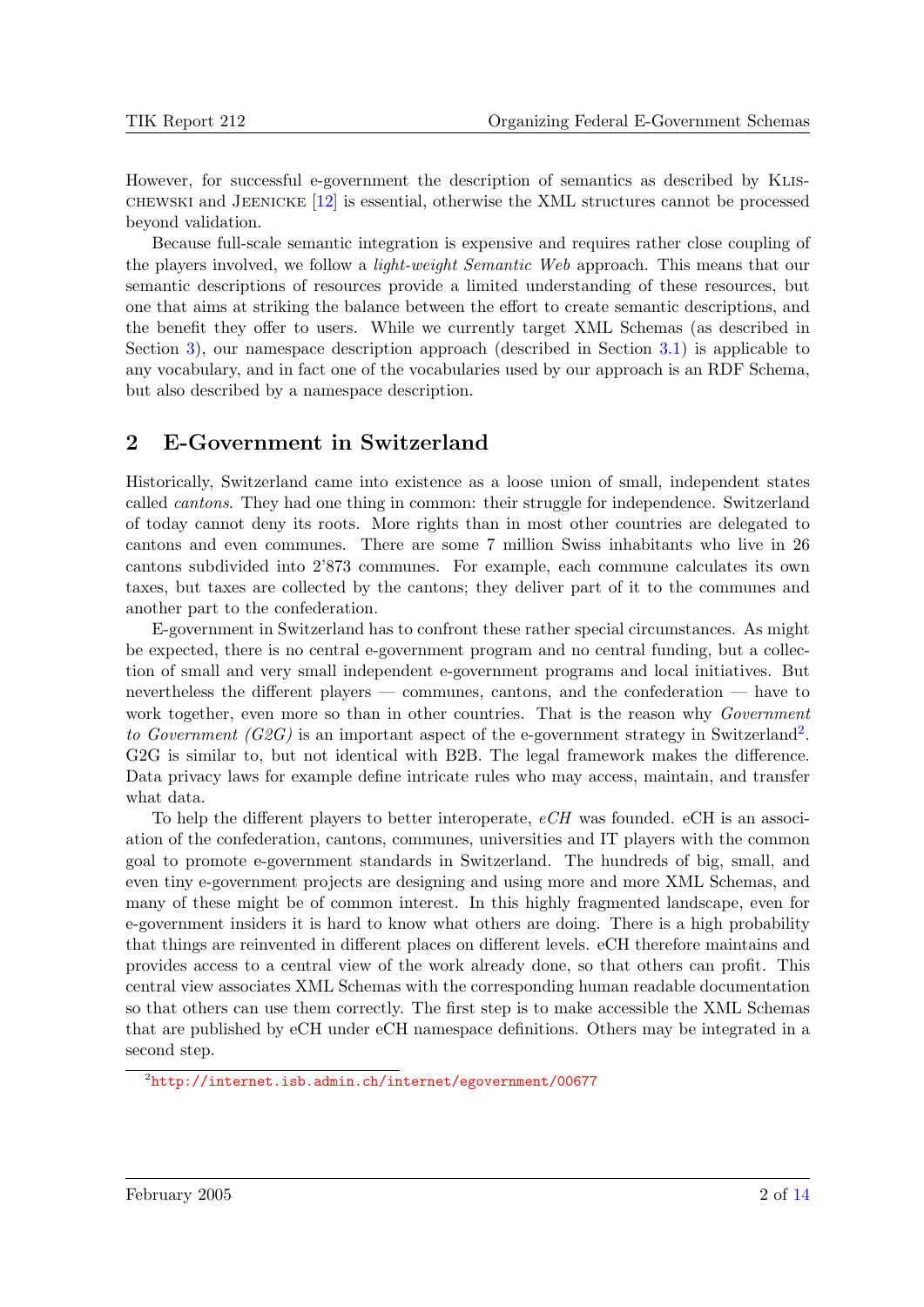## <span id="page-2-0"></span>3 Describing Schemas

While an XML Schema itself is self-containing in the sense that it describes all syntactic constraints for a class of XML documents (possibly importing, including or redefining other XML Schema definitions), it does not convey any information about the semantics of XML documents. In many application scenarios, however, only having an XML Schema without its semantics is not very useful, because documents then can be validated, but not processed any further (which requires an understanding of a document's contents).



Figure 1: XML Schema Descriptions Access

For most application scenarios, the semantics of a schema are described in some informal way, in most cases using simple prose. The understanding of prose description requires a human, but at least it would be nice to have some standard mechanism how to associate this human-readable description with the XML Schema definition in a standard way. There is no established way for doing this, and there are two main approaches, shown in Figure 1, to solve this problem:

• *Via the Schema:* It is possible to embed additional information within the schema. This could either be done directly using the XML Schema annotation element, but this is probably more appropriate for technical schema documentation rather than semantic information intended for users of the schema (this approach is not shown in Figure 1).

The other possibility is to define attribute(s) on the schema element (shown as ech:doc-Location in Figure 1) that associate the documentation with the schema; very similar to the way in which the xsi namespace and the schemaLocation attribute associate the schema with an instance.

• *Via the Namespace:* Since the **targetNamespace** of a schema defines a namespace name according to the XML Namespaces [\[5\]](#page-12-0) recommendation, and this namespace name must be a Universal Resource Identifier (URI)  $[1]$ , it is easily possible to associate additional information for a schema through the namespace name (even though technically the namespace name does not need to reference an existing resource). Whether the resource referenced by the namespace name is the documentation itself, or is used to reference the documentation (Figure 1 shows the latter approach) is a question discussed in detail in Section [3.1.](#page-3-0)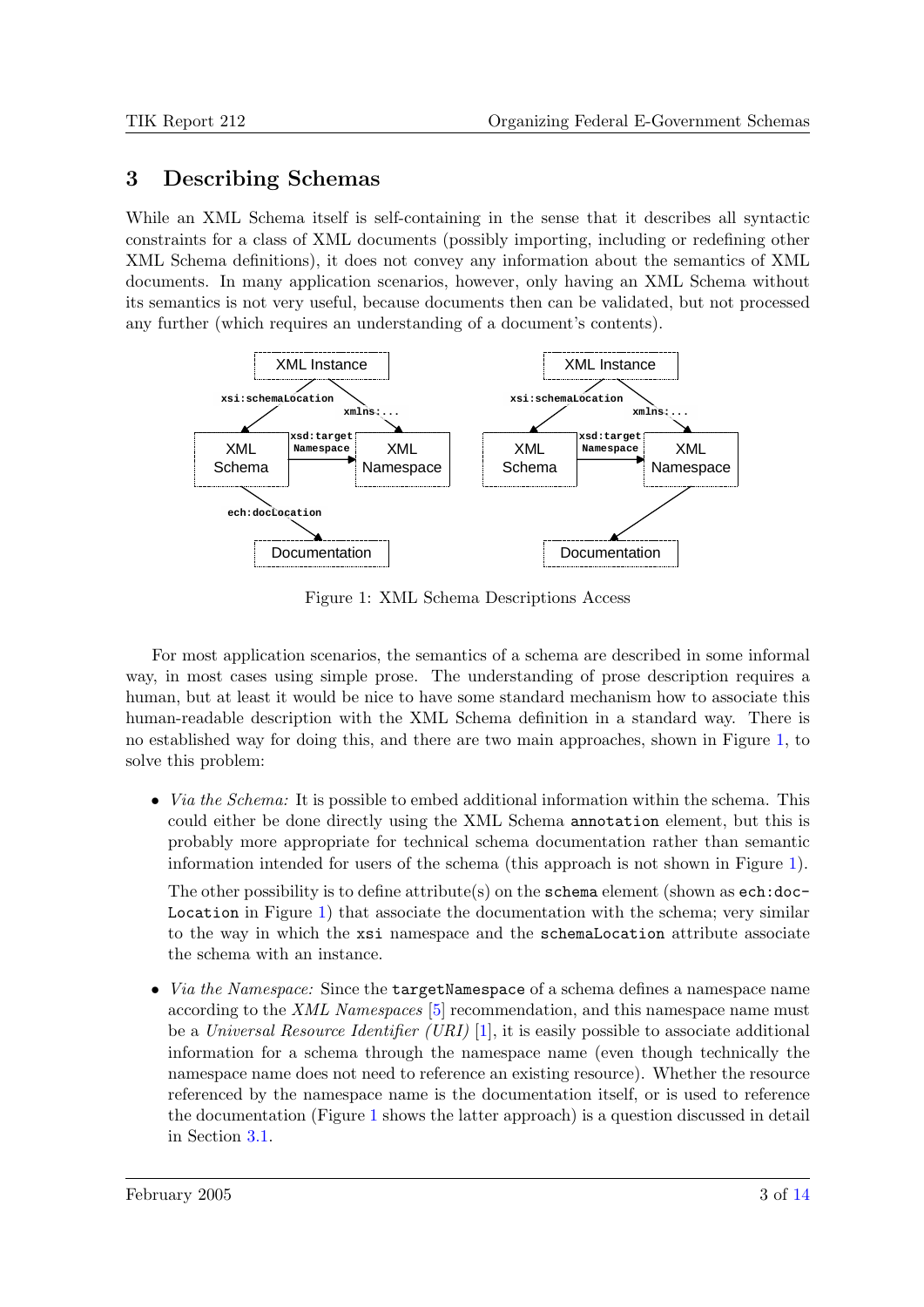<span id="page-3-0"></span>While both approaches solve the problem, we chose to adapt the second approach, because it better separates the schema implementation from the schema description. In order to make this approach work, the eCH rules state that namespace names for eCH schemas must reference existing resources, and that these resources must follow guidelines set by eCH. These guidelines are discussed in the following sections. Because they are generic enough to not only serve as XML Schema descriptions, but as descriptions for any vocabulary associated with a namespace name, we subsequently refer to them as namespace descriptions.

#### 3.1 Namespace Descriptions

The question how XML namespaces should be described has been discussed since the namespace recommendation's first publication. Despite the fact that the specification itself does not require any resource to be available at a namespace's URI, it is convenient if this is the case. Several approaches have been used, but even the namespaces of W3C recommendations are described in very different ways, ranging from 404 errors for namespace names (which is perfectly legal) to carefully hand-crafted HTML pages giving references to the XML and XML Namespaces recommendations, and all relevant namespace-specific documents.

The approach of having elaborate HTML pages serving as namespace descriptions is useful for humans, but makes it very hard to process this information automatically. In the environment described in Section [2,](#page-1-0) however, it would be very beneficial to have machine-readable namespace descriptions, because these could be collected and compiled into a comprehensive database of namespaces and related resources.

In an effort to create a namespace description language to combine the human-readability of HTML documents which machine-readable semantics, the Resource Directory Description Language  $(RDDL)$  [\[4\]](#page-12-0) was invented in 2001, mainly intended as a format for namespace documents. RDDL is a simple but ingenious combination of  $XHTML$  [\[16\]](#page-13-0) (for human-readable information), XLink [\[7\]](#page-12-0) (for machine-readable information), and a set of predefined roles for describing the semantics of XLinks and the resources they point to. However, even though there was no competition from other formats, RDDL never really caught on.

In January 2004, RDDL 2.0 was released, leaving behind XLink and using two additional attributes to augment XHTML a elements with semantics. However, RDDL 2.0 used an entirely non-standard approach to representing semantics. To rectify this problem, the Gleaning Resource Descriptions from Dialects of Languages (GRDDL) [\[8\]](#page-12-0) language was developed, which in addition to RDDL 2.0 also defines a way how to expose the machine-readable information as RDF [\[13\]](#page-12-0). GRDDL is not yet part of the W3C's standardization activities, but has been published as part of the W3C Semantic Web Activity.

Thus, the latest approach to the namespace description problem is GRDDL, which is conceptually very similar to RDDL (embedding machine-readable within human-readable information), but more generalized and also based on RDF rather than XLink. The GRDDL model assumes that the machine readable information of an XHTML page is extracted by using an XSLT program that transforms the GRDDL/XHTML into RDF statements. Even though this adds little to the expressiveness of RDDL, it is a little bit easier to handle (because the machine-readable information can be encoded at the users discretion, as long as it can be transformed into RDF), and may gain more popularity because it uses RDF rather than XLink.

Because GRDDL is the latest and most promising candidate for namespace descriptions, the eCH concept for namespace descriptions is based on GRDDL. Basically, a namespace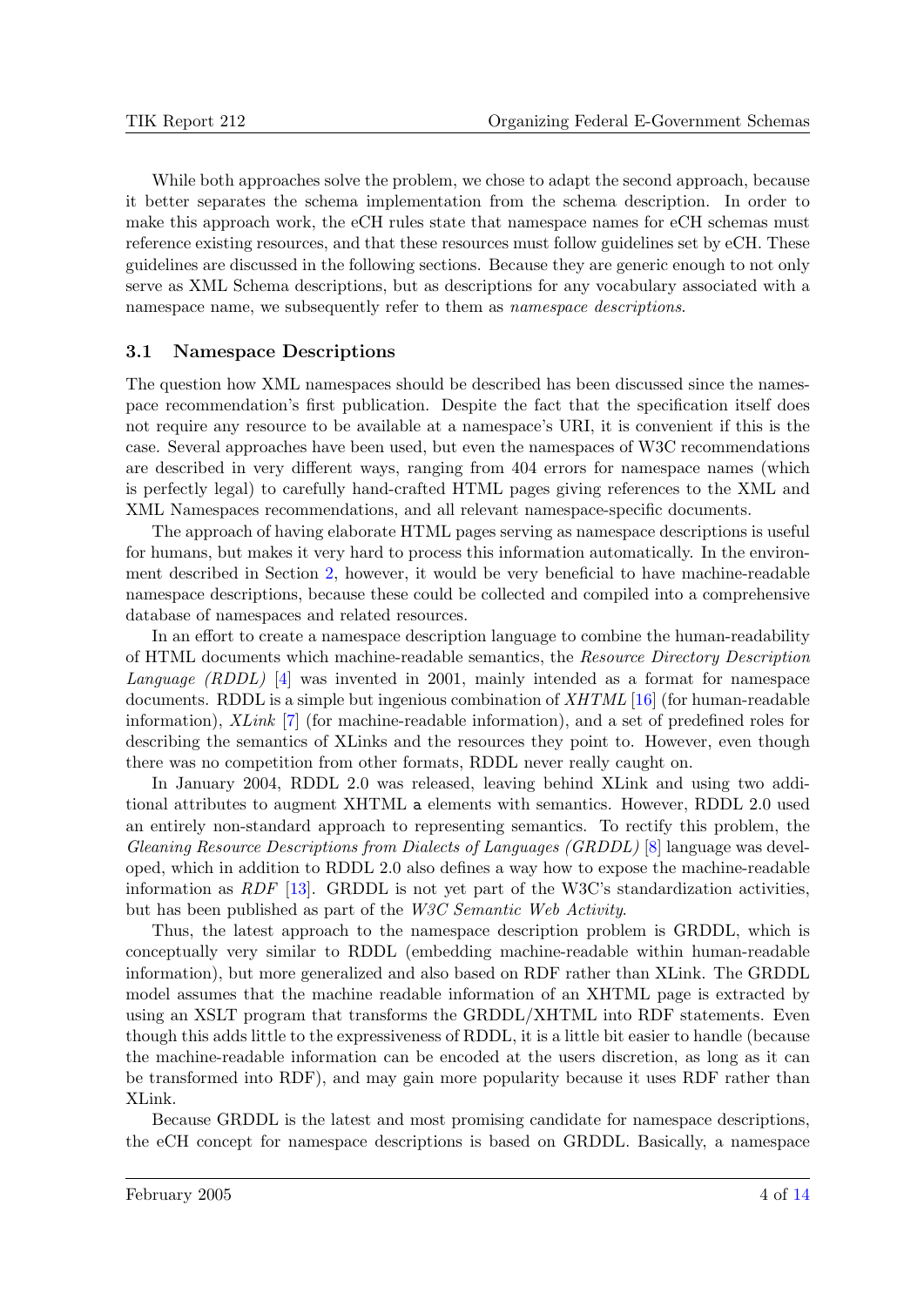<span id="page-4-0"></span>description is a collection of machine-readable information about how other resources are related to the namespace, such as schemas defining the namespace's vocabulary, documentation for the namespace application, and similar issues. In order to make GRDDL work, this vocabulary of how linked resources related to the namespace must be well-known.

### 3.2 Description Roles

GRDDL descriptions are not meant to replace any existing documentation, nor is it planned to have schemas being completely documented in GRDDL documents. Instead, the GRDDL namespace description serves as a supplement to the documentation, providing machinereadable documentation that can be used to compile a directory of eCH schemas. To make this directory as rich as possible, we have defined a number of roles that must or can be used to describe schemas. These roles describe how a particular resource relates to the namespace being described.

The following description roles thus constitute that fraction of namespace description that we expect to be available in a machine-readable way, so that it can be collected and processed. Since eCH's goal is to create a useful directory rather than a perfect representation of all available information, we have opted for a rather small number of roles:

- Namespace: This is described namespace (for example, an XML Schema's targetNamespace), and in our scenario, the namespace description must be accessible through this URI.
- Schema: A schema definition must exist for a namespace description to make any sense. The language of the schema is not predefined, but in most cases XML Schema will be used.
- *Documentation:* This refers to human-readable documentation and may either reference Web page or site describing the semantics of the schema, or other references (such as references to books or standards) which do so.
- Namespace Prefix: Even though a namespace prefix is a purely local matter to associate a namespace declaration with a qualified name, life is easier for developers if schemas consistently are consistently used with the same namespace prefix. It is therefore possible to define the recommended schema namespace prefix, even though this is only a recommendation and it cannot be guaranteed that the namespace will always be used with this prefix.
- Transformations: If there exist transformations (i.e. XSLT programs) for transforming XML documents into other representations (for example HTML pages), then these transformations should be made available through this role.
- Contact Information: For many schemas there will be contact information such as persons (through email, Web pages, phone, ...) or other contacts such as working groups, departments, projects, or similar entities which also may be reachable through some URI-referenceable resource.
- Versioning: If a schema is a new version of another schema, then this should be made explicit by referring to the previous version.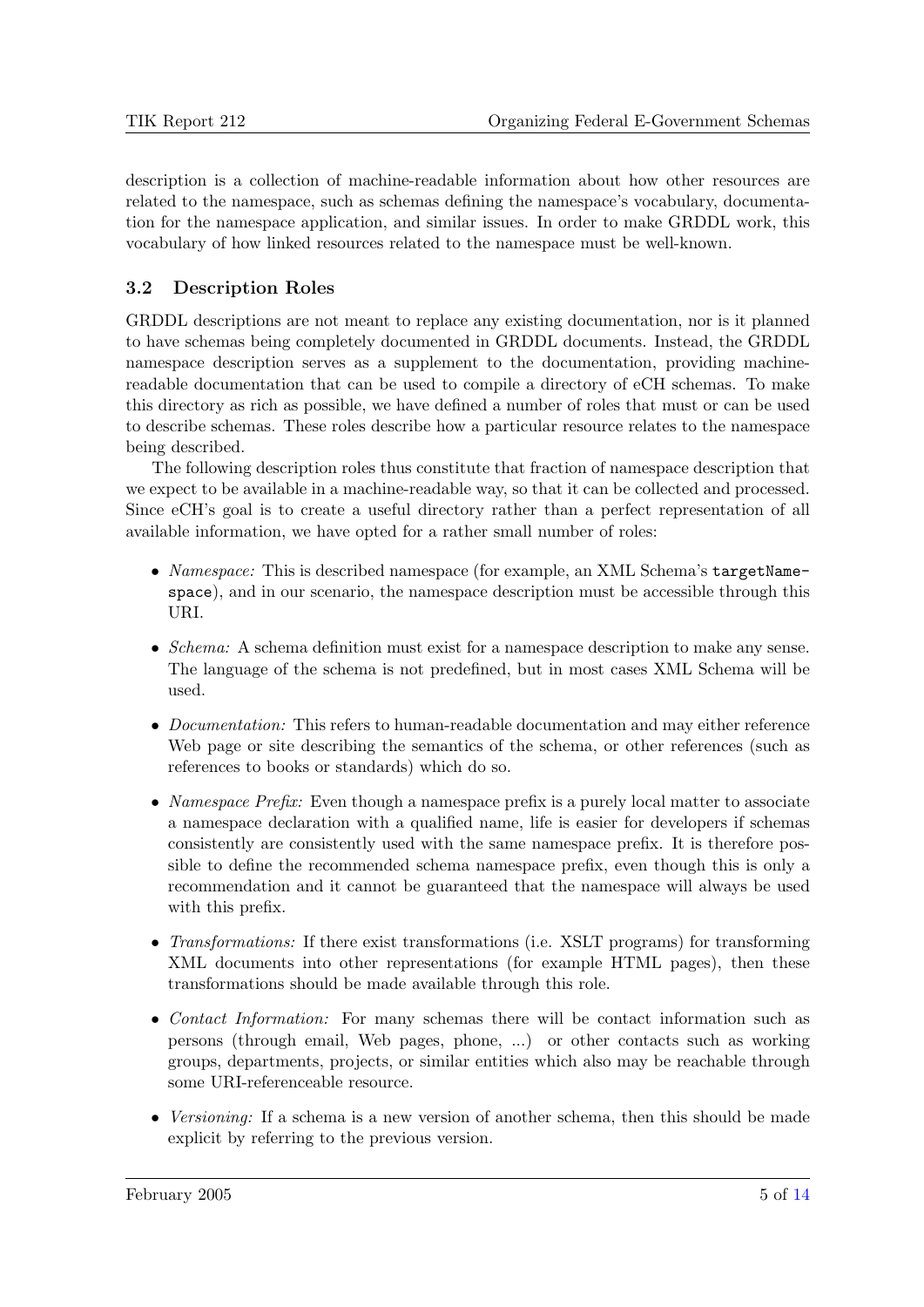<span id="page-5-0"></span>• Dependencies: Other dependencies than versioning may include schema mechanisms such as include, redefine, or import, and are also dependencies that should be made explicit by including them in the namespace description.

Because these resource roles have been chosen to be as easily understandable to schema creators as possible, they may also be interpreted differently by different people. Therefore, each of these roles can be augmented with an additional description, which serves as an additional augmentation of the resource's role and is used to describe the author's intention beyond the basic semantics of the predefined vocabulary.

In fact, because namespace descriptions can define any vocabulary, it would be perfectly possible to describe additional and/or more detailed resource roles with a new vocabulary, and then describe this vocabulary with a namespace description. Thus, our basic vocabulary could be extended without leaving the overall framework of namespace descriptions.

Technically, these resource roles are defined in a simple XML document, which serves as configuration for defining the eCH GRDDL namespace description format described in the following section, and for the RDF Schema used for the information extraction process described in Section [4.](#page-6-0)

#### 3.3 Creating Descriptions

Schema authors must create GRDDL descriptions for any eCH schemas they are creating and they must follow the guidelines requiring certain kinds of roles to be present. However, schema authors are free how they create the GRDDL. While many choose to write their GRDDL by hand, or simply take another GRDDL and modify it, others don't want to "learn" GRDDL, even though it is very easy to learn (some attributes embedded into XHTML).

For these users, we provide a simple XML Schema (the outline of the schema structure is shown in Figure [2\)](#page-6-0) that can be used to capture all the information required for a GRDDL document, and an *XSL Transformations (XSLT)* [\[11\]](#page-12-0) program to generate the GRDDL that then serves as namespace description. This schema for namespace descriptions is generated from the list of resource roles described in the previous section.

A second schema — also generated from the list of resource roles described in the previous section — is required for describing the attributes (this schema does not define any elements) that convey the machine-readable information within the GRDDL document. Some of the attributes are defined to appear on XHTML a elements, augmenting the link with well-defined semantics. A special case here is the prefix information, which is a string rather than a link to an external resource. Using the data URI scheme [\[14\]](#page-12-0), however, it is possible to express this information using a link, too. Other attributes appear on XHTML div elements and are used to enclose textual descriptions. Using these attributes, the eCH namespace description contains all the information that we want to make accessible in machine-readable form.

Figure [3](#page-7-0) shows the complete model of how namespace descriptions are used. In this figure, we assume that the namespace description is generated (by using the eCH namespace description schema shown in Figure [2\)](#page-6-0), so that the actual GRDDL document located at the namespace URI of the schema is an XHTML document generated by XSLT. The generated XHTML contains information about associated resources (the schema described, documenta-

<sup>&</sup>lt;sup>3</sup>Please note that the element in the lower choice all use the **descType** type which is shown in the labeled rectangle with the dashed lines.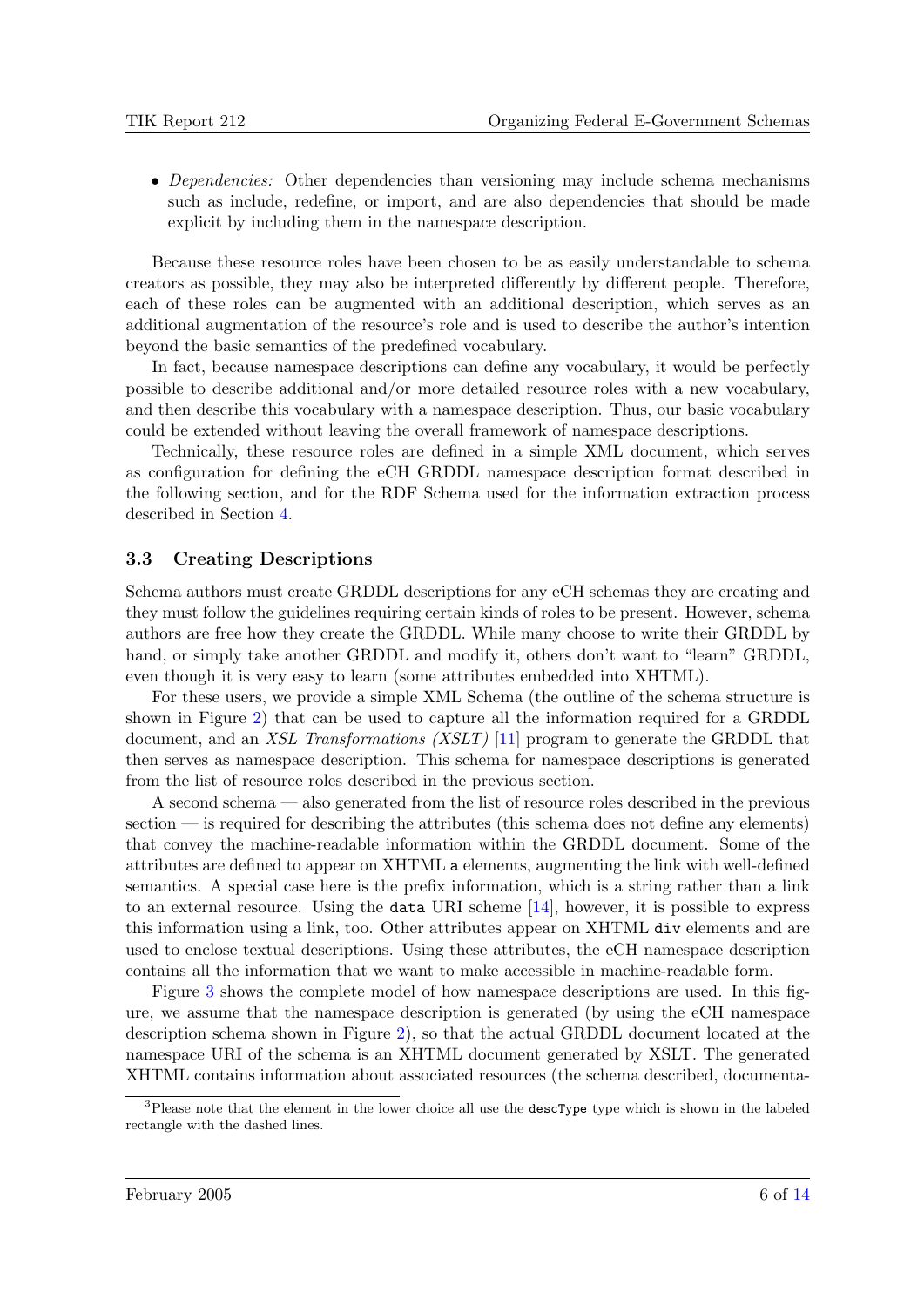<span id="page-6-0"></span>

Figure 2: Schema for eCH Namespace Descriptions<sup>[3](#page-5-0)</sup>

tion, transformations, the namespace prefix), and some of these associated resources may be eCH namespace descriptions themselves (versioning and other dependencies).

While we currently only generate GRDDL, it would be easy to update the XSLT program to also generate other machine-readable formats. Figure [4](#page-8-0) shows how the XML-based descriptions are described in XML. The XML in the figure is only a fragment of the description, showing the part which links to and describes the schema for the namespace. The GRDDL fragment shows the text tat is being generated from the XML fragment. While the GRDDL uses normal XHTML elements, it also contains attributes from the echns namespace, which is the namespace carrying the machine-readable semantics for eCH namespace descriptions. From the GRDDL code containing the echns attributes, the next step is to generate RDF, which is shown in the third fragment and described in the following section.

## 4 Harvesting Descriptions

Harvesting descriptions is a task that requires all namespace descriptions to be located and collected for further processing. Namespace descriptions can be found by reference (known namespace descriptions that point to previously unknown namespace descriptions) or through submitting them to the harvesting process. Submission is necessary because a simple crawler would depend on a fully connected network of namespace descriptions, but instead it is possible that some namespace descriptions are not referenced by others and therefore would never be found by a crawler.

Harvesting descriptions is rather easy and efficient, because we strongly suggest schema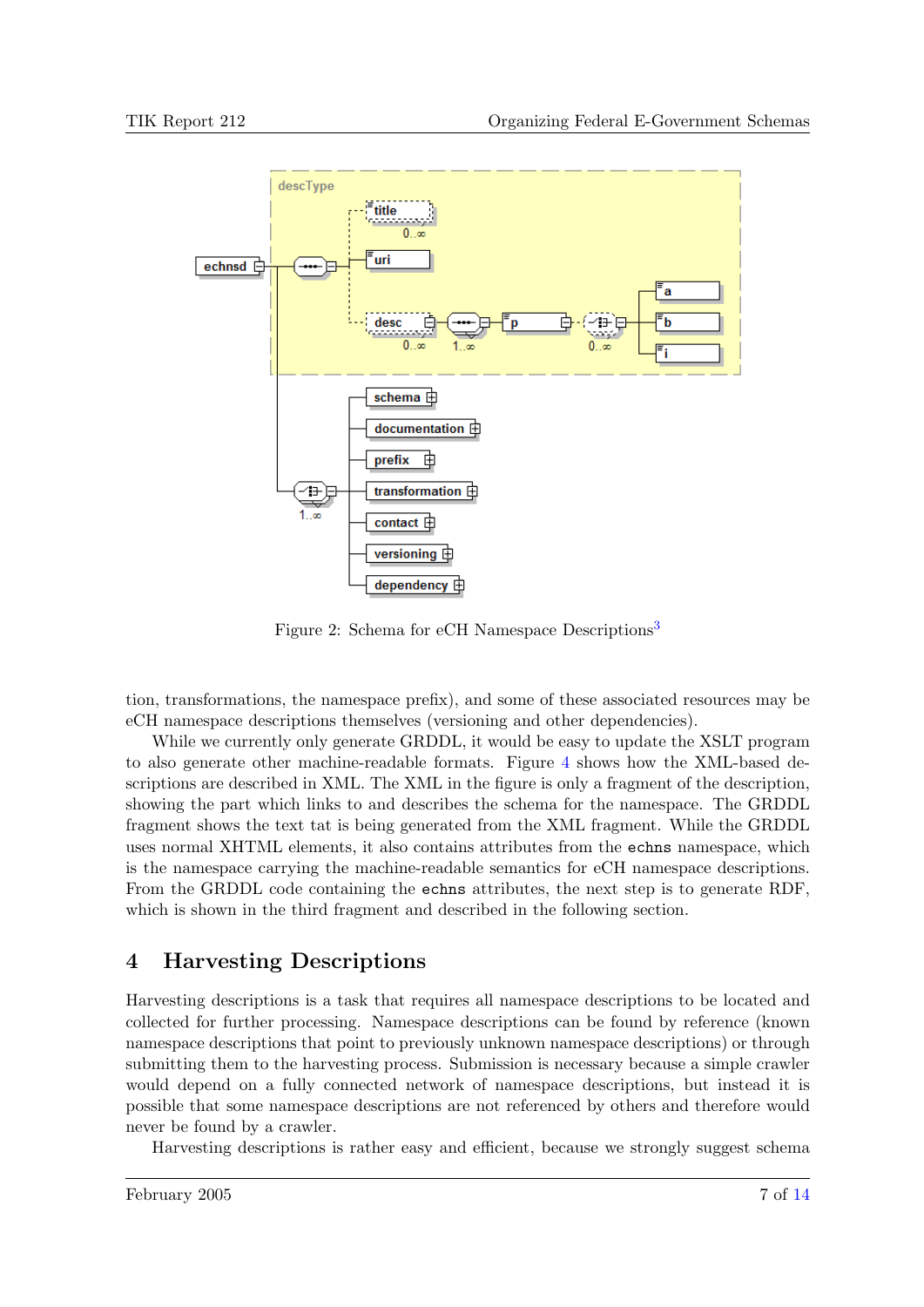<span id="page-7-0"></span>

Figure 3: eCH Namespace Description Model

authors to store their namespace descriptions on the eCH Web server. Resources pointed to from the namespace descriptions may be located on other servers, but at least the machinereadable namespace descriptions are on one central server where they can be managed and archived.

As pointed out in Section [3.1,](#page-3-0) namespace descriptions are GRDDL documents, which means they are XHTML with embedded semantic information. This makes automated processing of namespace descriptions rather easy, because the XHTML can be ignored, and only the semantic information has to be extracted. This task is best done by either XSLT or  $XQuery$  [\[3\]](#page-12-0), and we decided to use XSLT because it is stable and well-known to many XML-oriented developers. This means that harvesting eCH namespace descriptions means collecting GRDDL documents, and then use XSLT to generate RDF from these documents.

Figure [5](#page-9-0) shows the full RDF graph of the eCH namespace description shown in Figure [4.](#page-8-0) It is obvious that the RDF graph is not very complex, but it contains all information necessary to compile the namespace description directory that has been the goal of eCH. The RDF Schema for the RDF is generated from the list of resource roles described in the Section [3.2.](#page-4-0)

As pointed out in Section [3.3,](#page-5-0) we do not require schema authors to generate their namespace description. They can generate it, in which case the schema and the XSLT for the generation will guarantee an error-free namespace description. However, if the namespace description is generated by hand (either by scratch or by copying and modifying an existing documentation), errors may be introduced, so that the harvesting also needs to check whether the harvested documents are valid.

Validity in our context means that the harvested descriptions must be valid GRDDL, and that they satisfy all requirements for eCH namespace descriptions as detailed in Section [3.2.](#page-4-0) If harvested descriptions are invalid, they are excluded from further processing stages and the description originator is contacted, if possible. Contacting the description originator and having the description corrected is a manual process, but it does not interfere with the overall process of harvesting and subsequently publishing all valid namespace descriptions.

Validation (as well as RDF generation) in the current implementation is done using an XSLT 2.0 [\[11\]](#page-12-0) program. The reason for this is that XML Schema does not provide a reasonable way of validating a schema that is tightly integrated with a host language, and that XSLT 1.0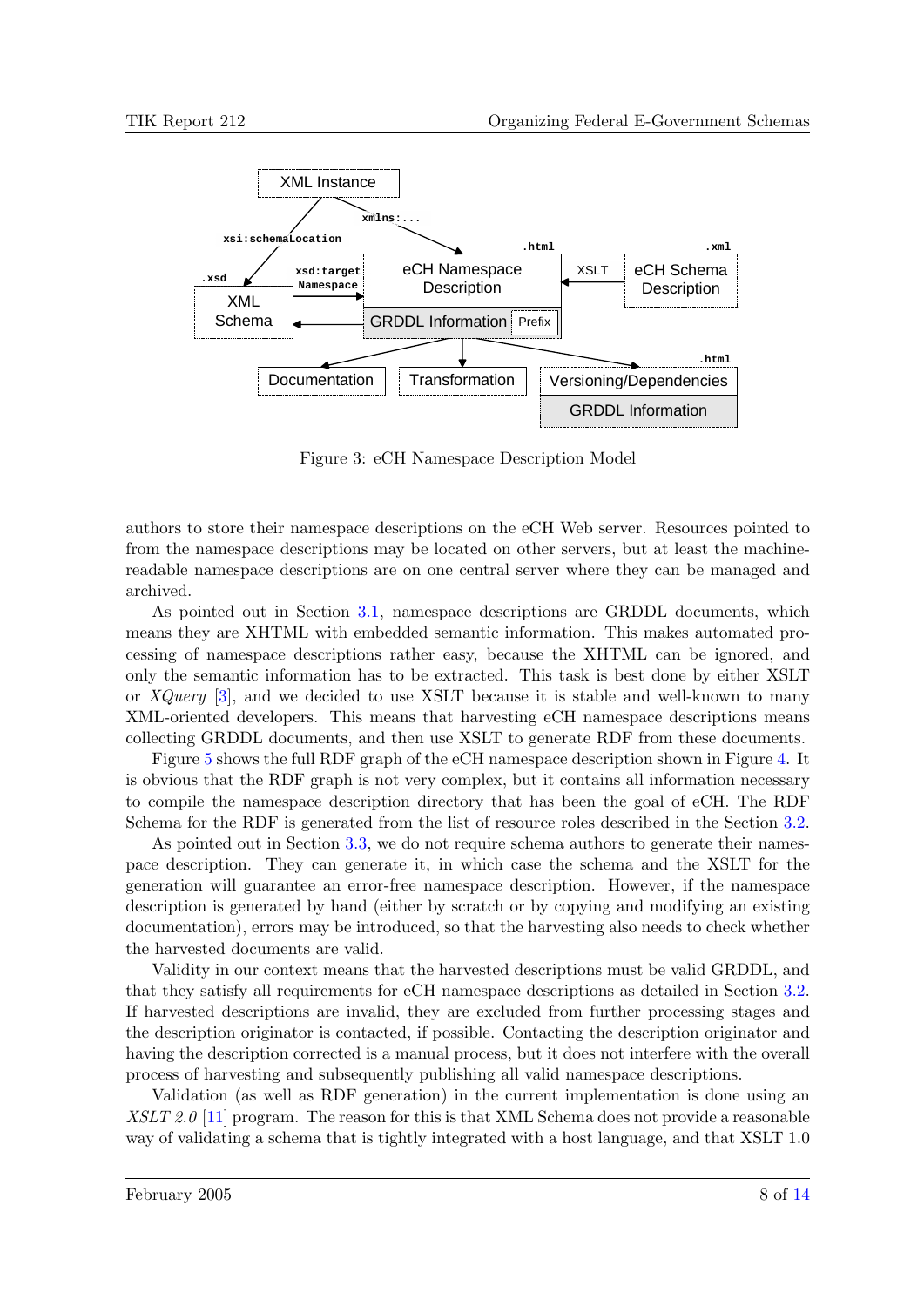<span id="page-8-0"></span>eCH Namespace Description XML:

```
<schema type="xsd" id="xsd">
<title lang="en">XML Schema for eCH Namespace description</title>
<uri>http://www.ech.ch/echnsd/echnsd-ns/echnsd-ns.xsd</uri>
<desc lang="title">
 <p>The schema for eCH Namespace description ...</p>
</desc>
</schema>
eCH Namespace Description GRDDL:
<h4 echns:title="http://www.ech.ch/echnsd/echnsd-ns/echnsd-ns.xsd"
    xml:lang="en">XML Schema for eCH Namespace description</h4>
<h4>URI:
    <code><a href="http://www.ech.ch/echnsd/echnsd-ns/echnsd-ns.xsd"</code>
    echns:role="schema" echns:type="xsd">
   http://www.ech.ch/echnsd/echnsd-ns/echnsd-ns.xsd</a></code></h4>
<fieldset>
<legend>Description</legend>
<div xml:lang="en"
 echns:description="http://www.ech.ch/echnsd/echnsd-ns/echnsd-ns.xsd">
 <p>The schema for eCH Namespace description ...</p>
</div>
</fieldset>
eCH Namespace Description RDF:
<rdf:RDF xmlns:rdf="http://www.w3.org/1999/02/22-rdf-syntax-ns#"
        xmlns="http://www.ech.ch/echnsd/echnsd-rdf/1#">
<namespace rdf:about="http://www.ech.ch/echnsd/echnsd-ns/1">
 <schema
  rdf:resource="http://www.ech.ch/echnsd/echnsd-ns/echnsd-ns.xsd"/>
</namespace>
<rdf:Description
 rdf:about="http://www.ech.ch/echnsd/echnsd-ns/echnsd-ns.xsd">
 <type>xsd</type>
 <description rdf:parseType="Literal" xml:lang="en">
  <p>The schema for eCH Namespace description ...</p>
 </description>
 <title xml:lang="en">XML Schema for eCH Namespace description</title>
</rdf:Description>
\langlerdf:RDF>
```
Figure 4: eCH Namespace Description (XML  $\rightarrow$  GRDDL  $\rightarrow$  RDF)

does not provide any support for checking datatypes. The result of the XSLT-based validation is a report containing a list of warnings or errors raised during the validation process.

# 5 Publishing Descriptions

After the harvesting and validation process, the GRDDL documents are processed using XSLT, which after joining the individual RDF graphs results in a single RDF graph describing the harvested eCH namespace descriptions. This aggregated collection of descriptions is published as XML and XHTML. By using these two formats, eCH enables users to access the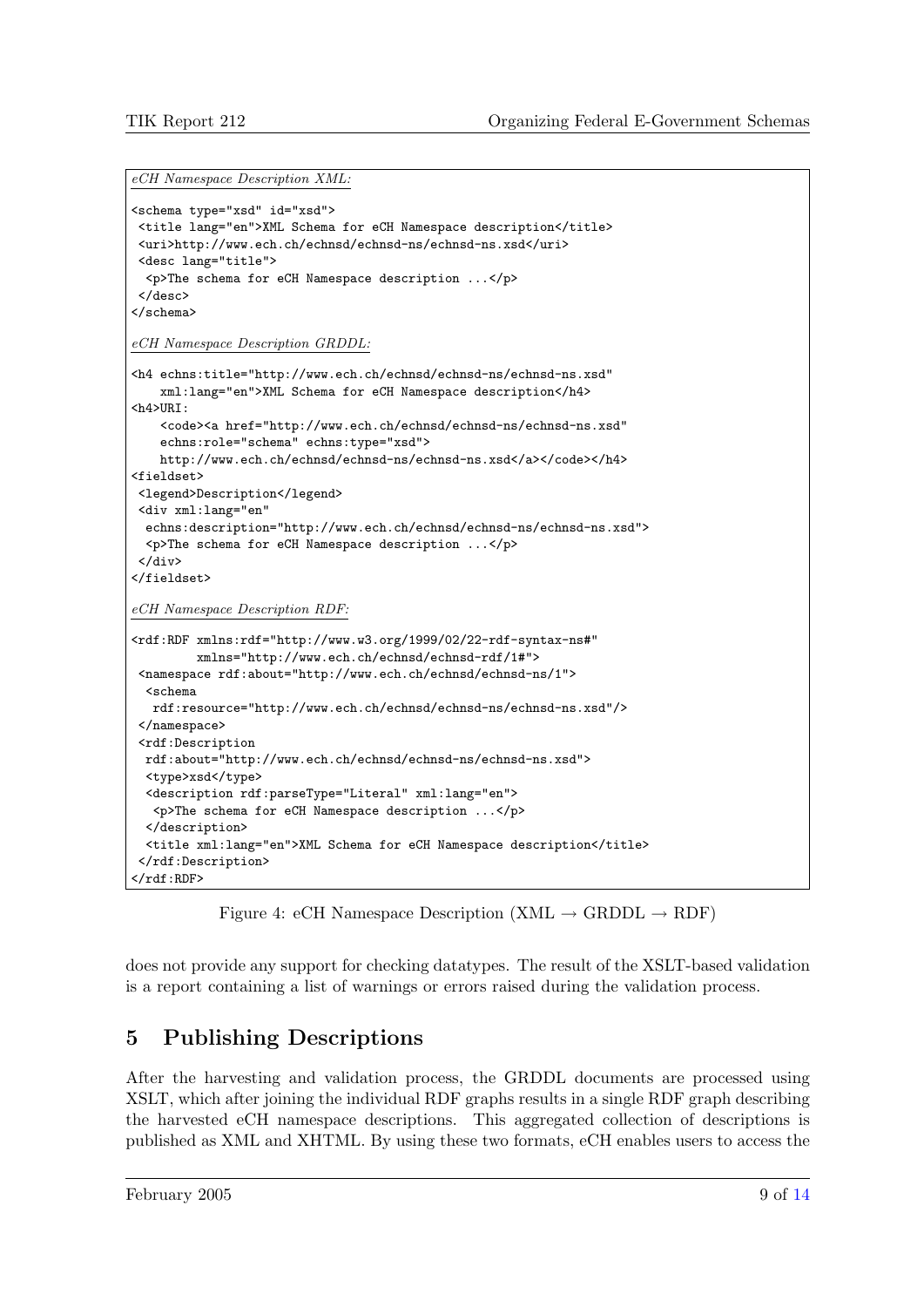<span id="page-9-0"></span>

Figure 5: eCH Namespace Description RDF Graph

information automated or manually.

The XHTML pages are published as heavily crosslinked pages, enabling users to retrieve all the information present in the RDF using a regular browser. Using search features, it is possible to search for specific text in all literal information, so that access through the XHTML pages is provided through search-based retrieval as well.

For users interested in a machine-readable description of the collected data, eCH publishes the data as XML. This XML uses more traditional structures using standard ID/IDREF references rather than being based on RDF. Even though eCH uses an RDF-based data model, it was decided that an application-specific XML Schema is better suited for representing the eCH namespace descriptions. The reason for this is that RDF is not a very popular format, and is not well-suited for processing it with XPath/XSLT, whereas a suitably designed XML can be processed very simply by users with relatively little XPath/XSLT experience.

The publishing process therefore adds a fourth stage to the three representations shown in Figure [4,](#page-8-0) which is also implemented using XSLT 2.0. However, we plan to move to a RDFspecific method, because the XSLT programs do not operate on the abstract RDF graph model but on the XML syntax, and can easily be broken if the RDF serialization changes. Moving to an RDF-specific method would therefore improve the robustness of the overall system and also enable us to easily join other RDF graphs to our generated RDF, an issue described in Section [6.2.](#page-10-0)

# 6 Discussion

Switzerland's situation is a bit different from many other countries because of the country's strong and important federal political system. Therefore, in Switzerland it is harder than in many other countries to practice in top-down approach for organizing e-government issues.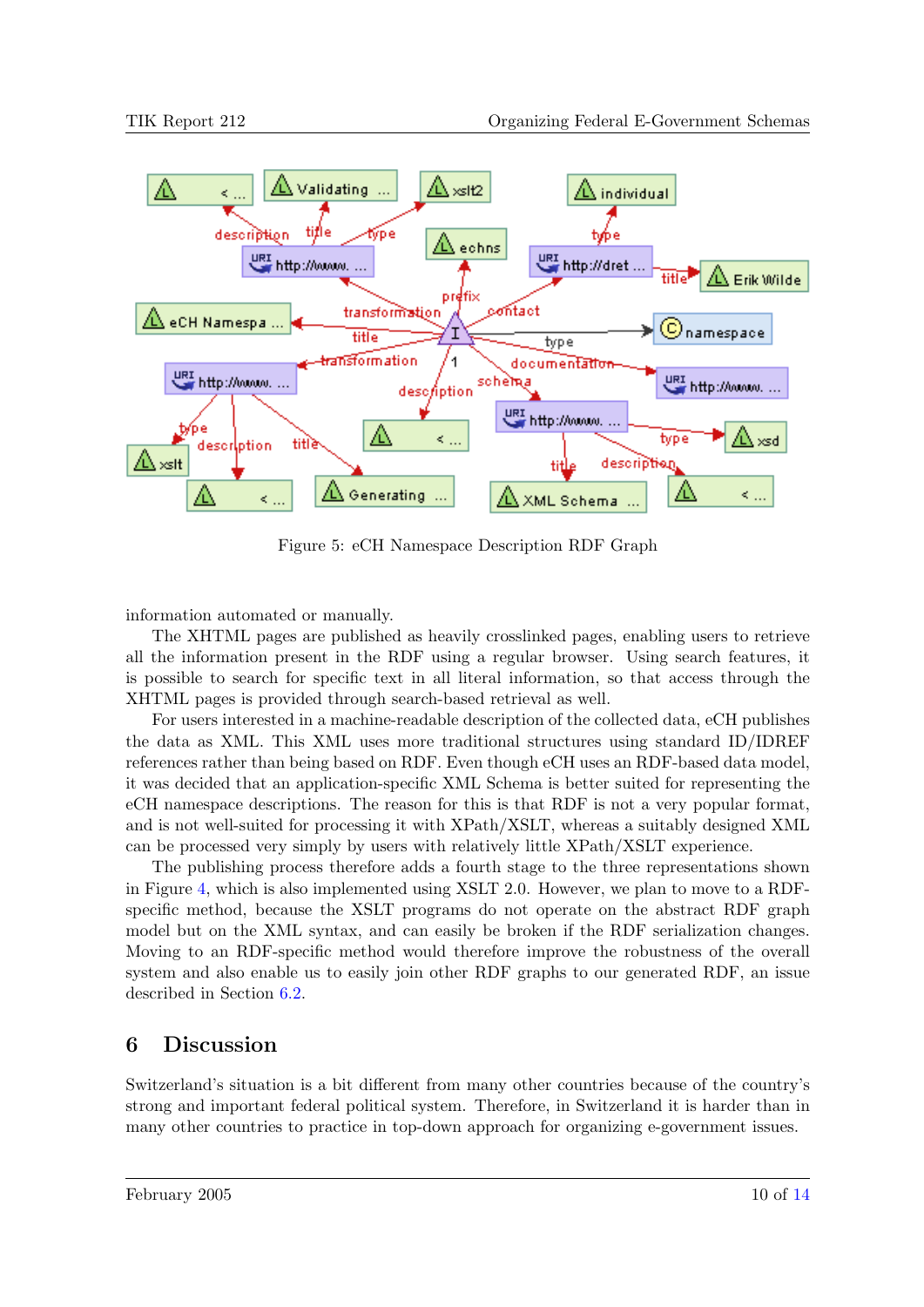#### <span id="page-10-0"></span>6.1 Related Work

In the area of e-government, many countries have developed strategies and programs to accelerate the speed of introducing IT in the public sector. An interesting example relevant to the work presented in this paper is Britain's e-Government Interoperability Framework (e- $GIF)^4$ , which explicitly addresses the area of improving the interoperability of e-government activities. Within this Framework, the e-Government Metadata Standard (e-GMS) [\[15\]](#page-13-0) uses ISO Dublin Core [\[9\]](#page-12-0) metadata elements to semantically describe resources. e-GIF also has a schema library containing some seventy schemas, all of them documented using e-GMS metadata and often accompanied by additional resources, such as documentation. However, there is no metadata describing the relations between schemas and other resources (apart from a very general classification scheme used for all schemas), and therefore the schema library is an unstructured set of schemas.

Similar to this is New Zealand's e-Government Interoperability Framework  $(e\text{-}GIF)^5$ , which also has some provisions about data formats and resource metadata, but does not yet make any attempts to tackle the information integration problem on the semantic level. As a third example, the European Union's Interchange of Data Between Administrations  $(IDA)^6$  program focuses on interoperability, but so far also is more concerned with technical interoperability issues than with semantic interoperability. As a last example for governmentbased activities, the US E-Gov Framework<sup>7</sup> with its Federal Enterprise Architecture (FEA) and the associated FEA Management System (FEAMS) is based on manual collection and compilation of FEA-related material, which is then made available through a Web-based application.

As mentioned in the introduction, it can be observed that the e-government area is lagging behind the private sector in terms of  $E A I^8$ . This is mainly caused by the size and complexity of the public sector, by the huge legacy of traditional technologies and procedures, by sometimes complex legal regulations, and by the more indirect economic pressures.

Coming from the technical side, approaches such as the EU's  $OntoGov$  project<sup>9</sup> employ the strong approach of applying full-scale AI technologies. From this project, a publication by Stojanovic et al. [\[21\]](#page-13-0) describes this strong approach to managing e-government, based on a variety of ontologies describing all relevant resources and their relations as well as the ongoing evolution of the e-government. A variety of other strong approaches is described in WIMMER [\[23\]](#page-13-0), but most of them favor semantic richness over loose coupling and easy of use.

#### 6.2 Future Work

The primary goal of the eCH activity was to compile a directory of namespace descriptions for the variety of schemas being used in Swiss e-government activities. We therefore use the RDF generated from the machine-readable namespace descriptions for internal purposes only. Future plans for eCH activities include more activities towards semantic descriptions, and the RDF that we now use internally could either exposed to the general public, so that others

<sup>4</sup><http://www.govtalk.gov.uk/schemasstandards/egif.asp>

<sup>5</sup><http://www.e-government.govt.nz/interoperability/>

<sup>6</sup><http://europa.eu.int/ida/>

<sup>7</sup><http://www.whitehouse.gov/omb/egov/>

<sup>&</sup>lt;sup>8</sup>Most e-government activities focus on *Government to Citizen (G2C)* rather than G2G.

<sup>9</sup><http://www.ontogov.com/>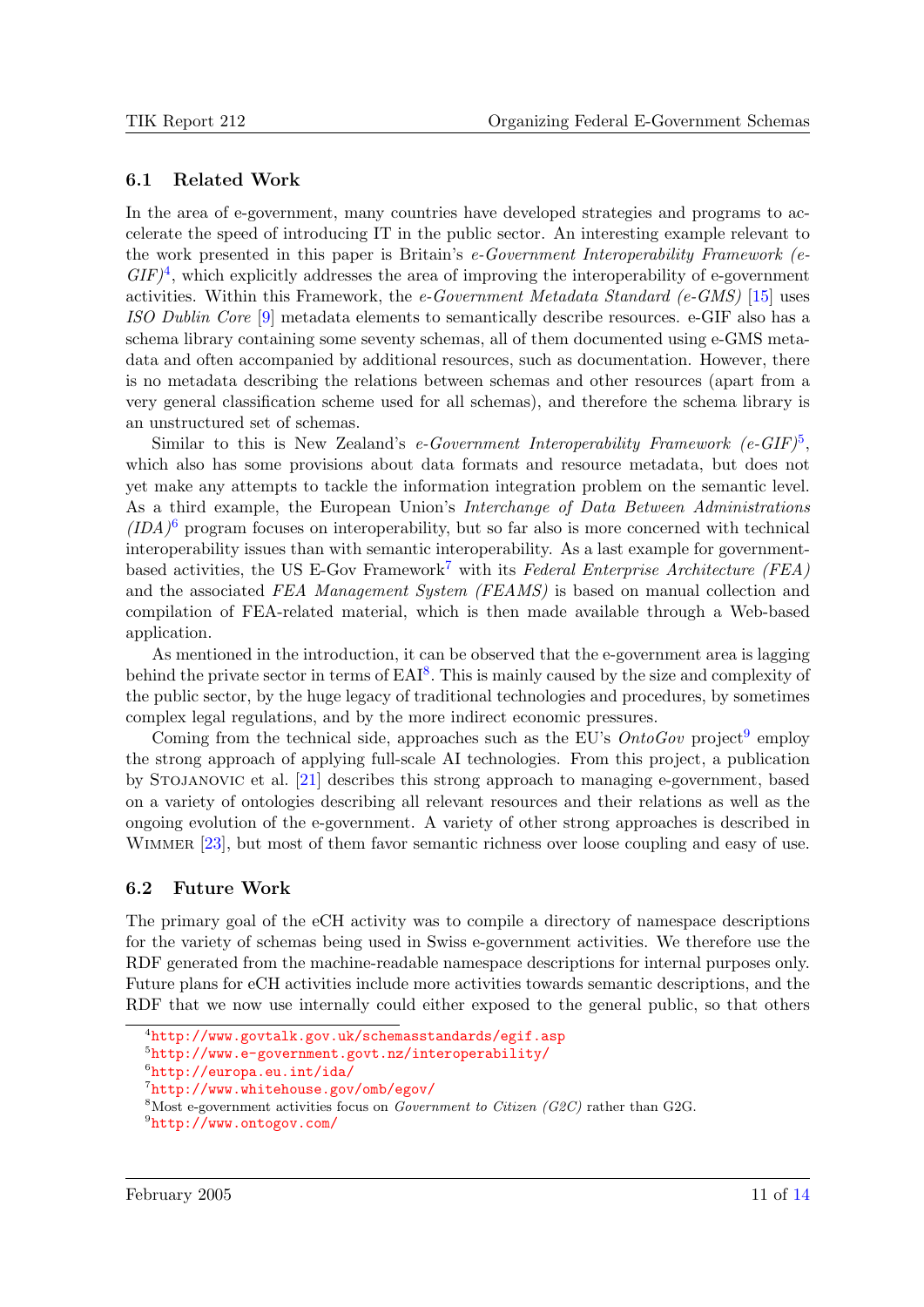can integrate into their semantic frameworks, or it could become part of a larger initiative towards Semantic Web technologies for e-government in Switzerland.

We are closely monitoring the development of more advanced RDF-based technologies, such as the Web Ontology Language (OWL) [\[20\]](#page-13-0) and SPARQL [\[17\]](#page-13-0). While we currently think that the RDF-based directory approach is appropriate, further advances in RDF technologies (such as standardized APIs or query languages) or wider acceptance of RDF-based technologies may influence our future strategy for semantics description and dissemination.

### 6.3 Contributions

While the activities described in this paper served a very practical purpose, we also feel that the combination of different technologies and a right choice of tools can help to achieve easier ways to collaborate in federal environments, where it is always a challenge to find the right balance between common standards and individually chosen technologies. In particular, the eCH namespace description makes the following contributions:

- Our namespace description approach implements the idea of a *light-weight Semantic* Web, searching for the middle ground between the considerable effort necessary to create machine-readable descriptions for many details of an IT environment, and the absence of any machine-readable description in the plain namespace handling defined by the recommendation.
- In an effort to implement the light-weight Semantic Web as easily, standards-compliant and future-proof as possible, we employed a wide variety of Web technologies such as XML, XML Schema, XSLT, GRDDL, RDF, and RDFS. Using these technologies and combining them in the most efficient way enabled us to implement what we consider to be a gap in the XML landscape of today without too much effort.

We are currently in the starting phase and therefore were so far not able to test the extensibility of our concept (regarding the resource roles). However, since we generate a very simple XML-based description format from the list of resource roles, acceptance levels for our approach are high, and we are confident that we will be able to adapt to future requests for adding additional semantics to our framework.

# 7 Conclusions

In this paper, we present a generic framework for describing namespaces. Our application area are e-government schemas, but we believe that our framework is flexible enough to provide support in other application areas as well. The current Web architecture [\[10\]](#page-12-0) does not define a data format for namespace descriptions, but recommends that namespace names should point to some kind of description. Our GRDDL-based approach follows this basic recommendation, and adds additional facets such as a controlled vocabulary (which is configurable), and a harvesting process joining a given set of namespace descriptions into an RDF graph representing the semantics of the resources associated with the namespace descriptions.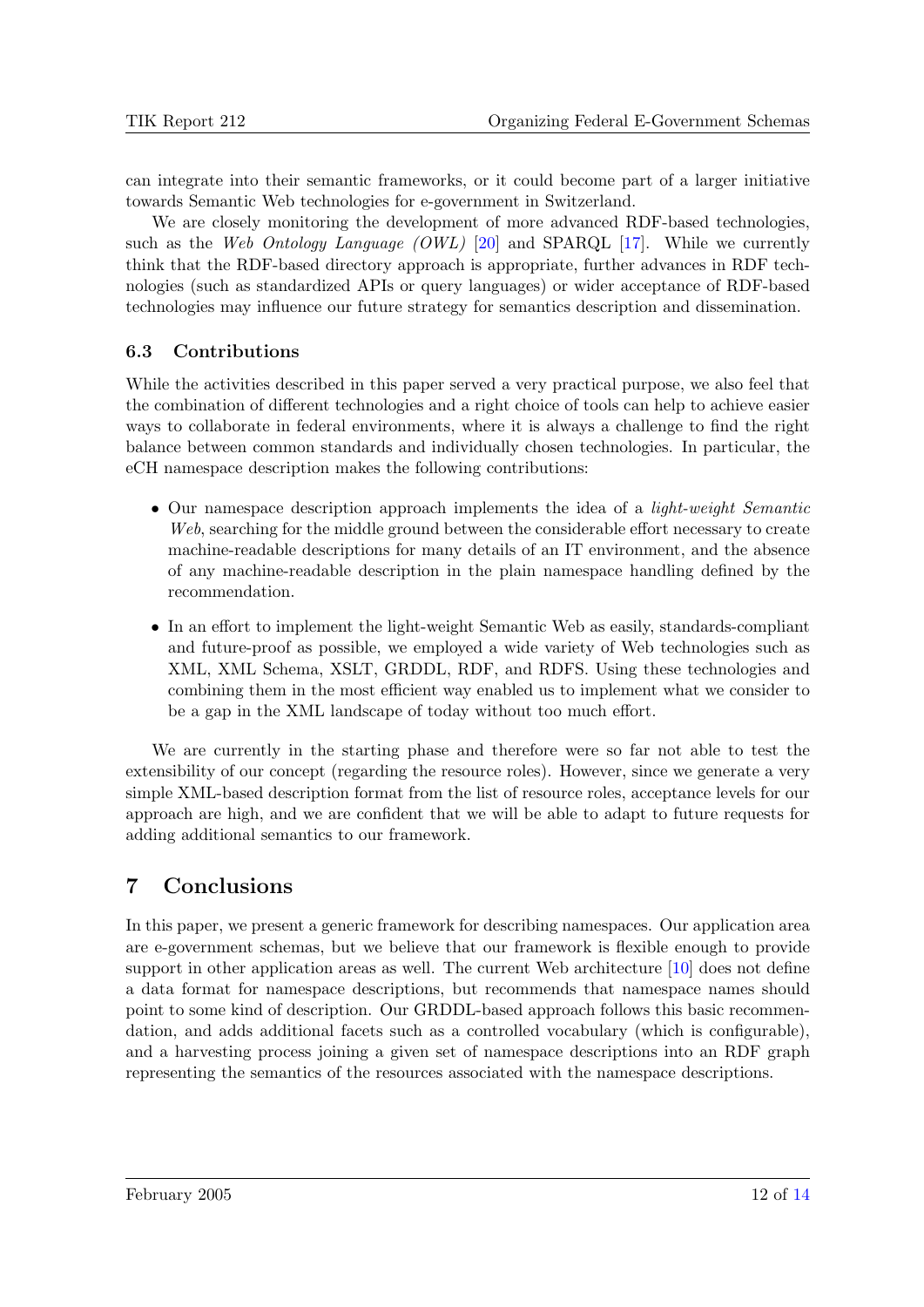### <span id="page-12-0"></span>References

- [1] Tim Berners-Lee, Roy T. Fielding, and Larry Masinter. Uniform Resource Identifiers (URI): Generic Syntax. Internet draft standard RFC 2396, August 1998.
- [2] Paul V. Biron and Ashok Malhotra. XML Schema Part 2: Datatypes Second Edition. World Wide Web Consortium, Recommendation REC-xmlschema-2-20041028, October 2004.
- [3] SCOTT BOAG, DON CHAMBERLIN, MARY F. FERNÁNDEZ, DANIELA FLORESCU, JONATHAN ROBIE, and JÉRÔME SIMÉON. XQuery 1.0: An XML Query Language. World Wide Web Consortium, Working Draft WD-xquery-20050211, February 2005.
- [4] Jonathan Borden and Tim Bray. Resource Directory Description Language (RDDL), February 2002.
- [5] Tim Bray, Dave Hollander, and Andrew Layman. Namespaces in XML. World Wide Web Consortium, Recommendation REC-xml-names-19990114, January 1999.
- [6] Tim Bray, Jean Paoli, C. Michael Sperberg-McQueen, Eve Maler, and FRANCOIS YERGEAU. Extensible Markup Language (XML) 1.0 (Third Edition). World Wide Web Consortium, Recommendation REC-xml-20040204, February 2004.
- [7] Steven J. DeRose, Eve Maler, and David Orchard. XML Linking Language (XLink) Version 1.0. World Wide Web Consortium, Recommendation REC-xlink-20010627, June 2001.
- [8] DOMINIQUE HAZAËL-MASSIEUX and DAN CONNOLLY. Gleaning Resource Descriptions from Dialects of Languages (GRDDL). World Wide Web Consortium, W3C Coordination Group Note NOTE-grddl-20040413, April 2004.
- [9] International Organization for Standardization. Information and Documentation — The Dublin Core Metadata Element Set. ISO 15836, November 2003.
- [10] IAN JACOBS and NORMAN WALSH. Architecture of the World Wide Web, Volume One. World Wide Web Consortium, Recommendation REC-webarch-20041215, December 2004.
- [11] Michael Kay. XSL Transformations (XSLT) Version 2.0. World Wide Web Consortium, Working Draft WD-xslt20-20050211, February 2005.
- [12] Ralf Klischewski and Martti Jeenicke. Semantic Web Technologies for Information Management within e-Government Services. In Proceedings of the 37rd Hawaii International Conference on System Sciences, Big Island, Hawaii, January 2004. IEEE Computer Society Press.
- [13] Ora Lassila and Ralph R. Swick. Resource Description Framework (RDF) Model and Syntax Specification. World Wide Web Consortium, Recommendation REC-rdfsyntax-19990222, February 1999.
- [14] Larry Masinter. The "data" URL scheme. Internet proposed standard RFC 2397, August 1998.